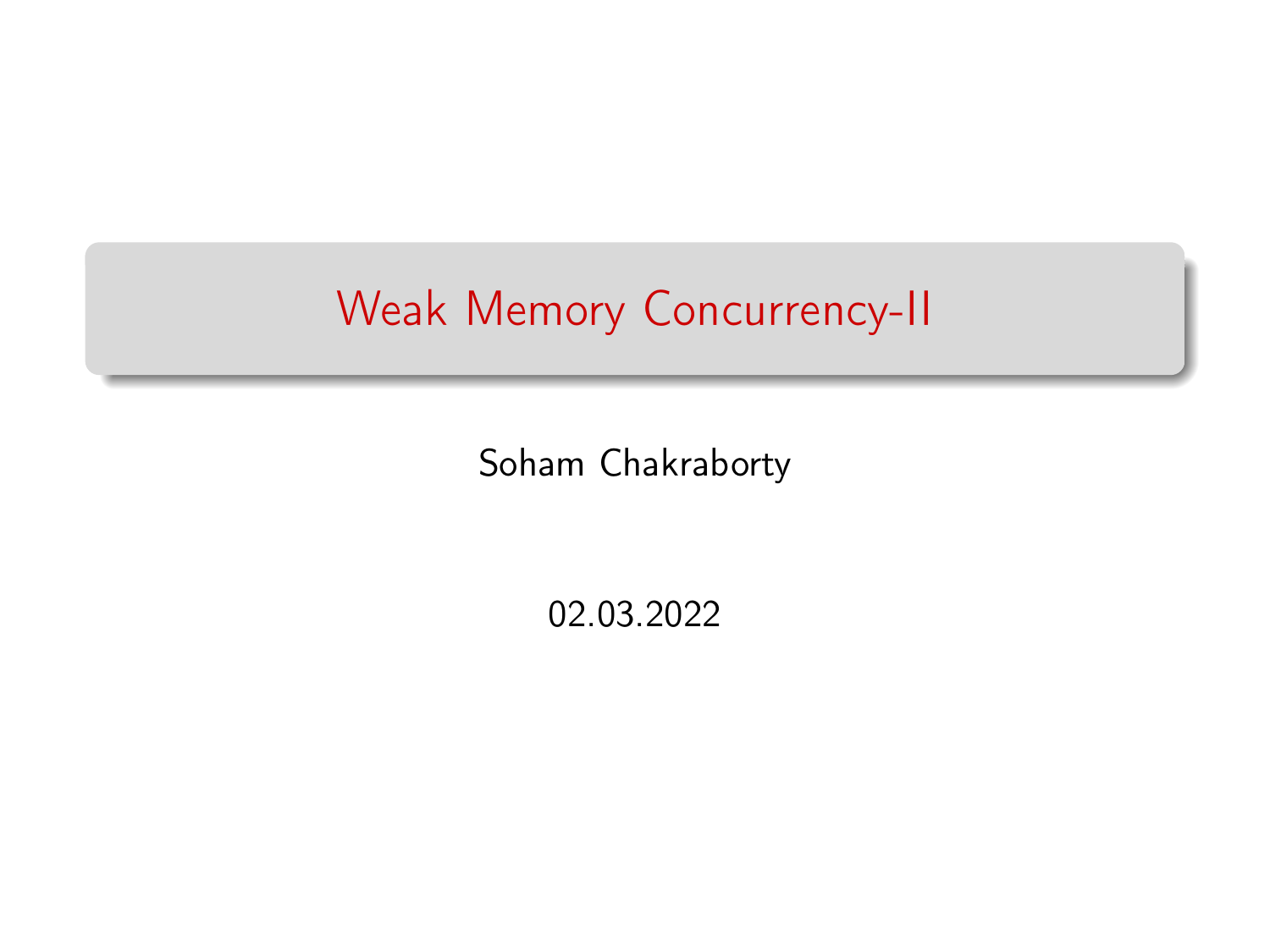## **Outline**

Axioms & Properties

- **•** Coherence
- **•** Atomicity

Relaxed Memory Models in Programming Languages

Relaxed Memory Models in Architectures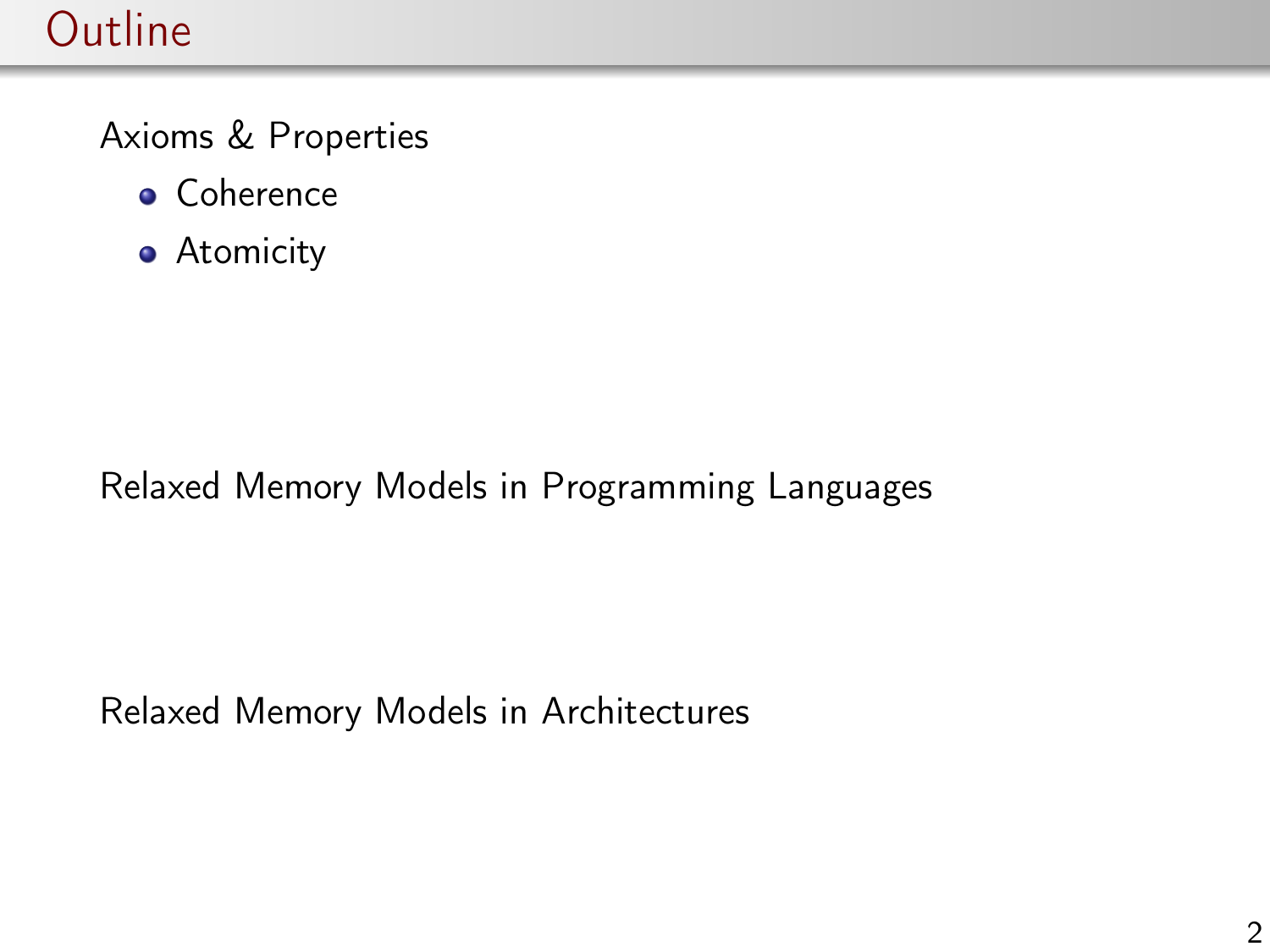SC per location

(poloc  $\cup$  rf  $\cup$  fr $\cup$  mo) is acyclic

Examples: coherence violations

$$
X = 1; \nX = 2; \na = X; // 1
$$

 $a = X$ ; // 1  $X = 1$ :

 $X=1;$  $X = 2;$  $a = X$ ; // 2  $b = X$ ; // 1  $X=1;$  $a = X$ ; // 2  $X = 2;$  $b = X$ ; // 1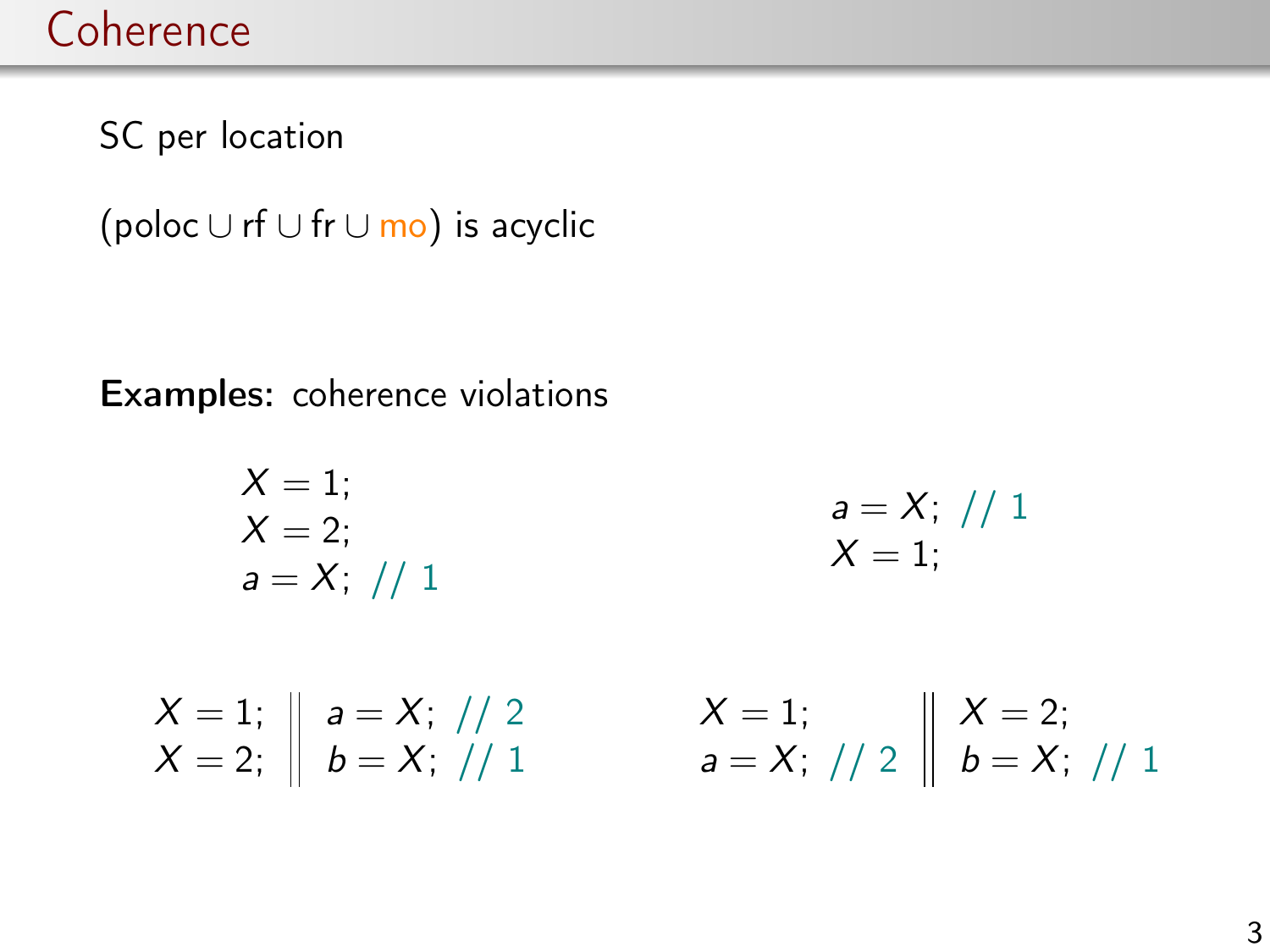Atomicity: rmw ∩ (fr; mo) =  $\emptyset$ 

Examples: Atomicity violations

$$
X = 0;
$$
  

$$
CAS(X, 0, 1); \parallel CAS(X, 0, 1);
$$

Both CAS operations cannot be successful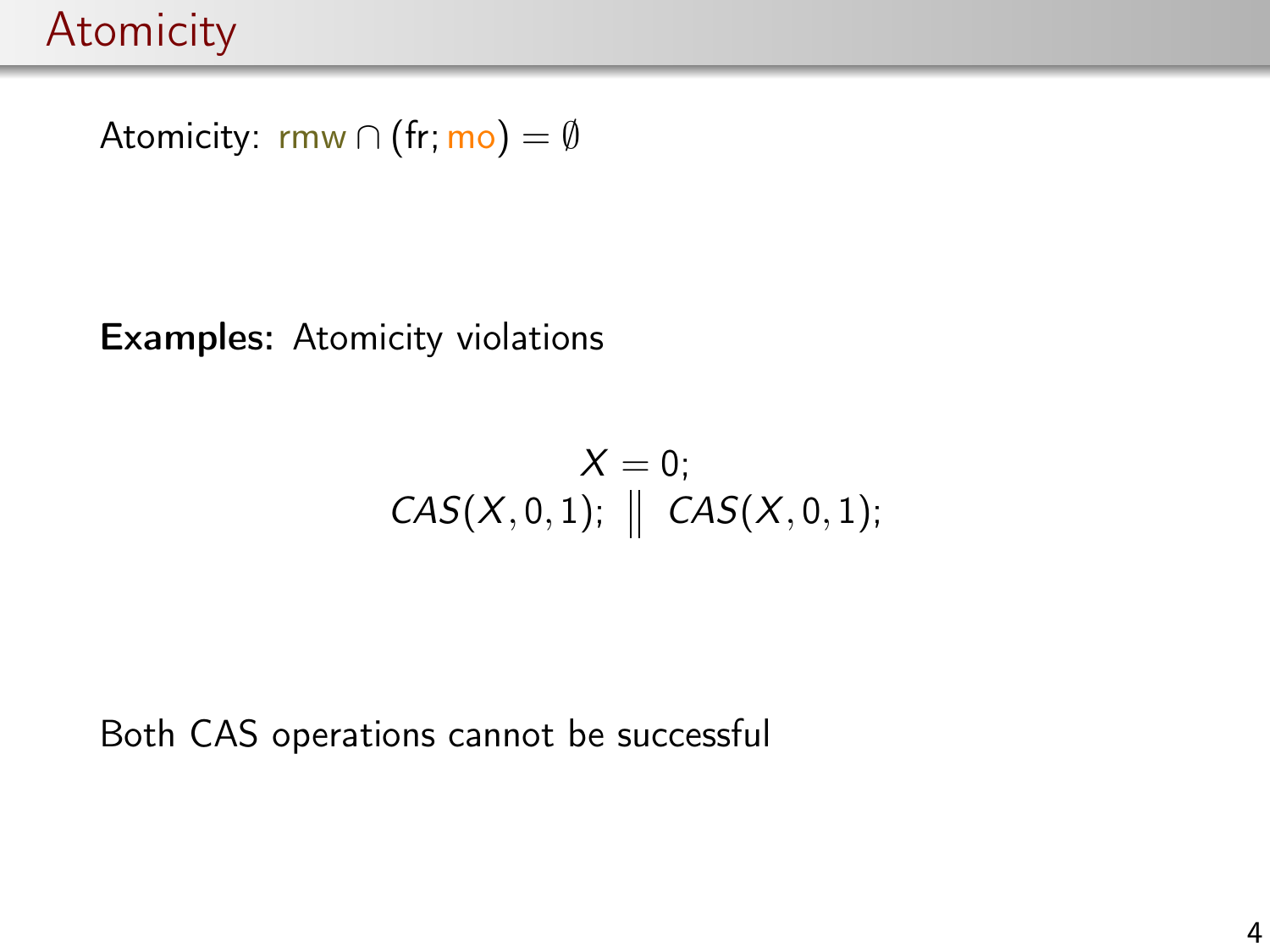All writes are release and all reads are acquire accesses

Follows (sc-per-loc) and (atomicity)

Reordering restrictions: WW, RR, RW (same as TSO)

Example: Allowed behaviors (same as TSO)

 $X = Y = 0$  $X=1;$  $Y=1;$  $a = Y; \; // \; 1$  $b = X; \; // \; 0$  $X = Y = 0$  $X=1;$  $a = Y; \; // \; 0$  $Y=1;$  $b = X; \; // \; 0$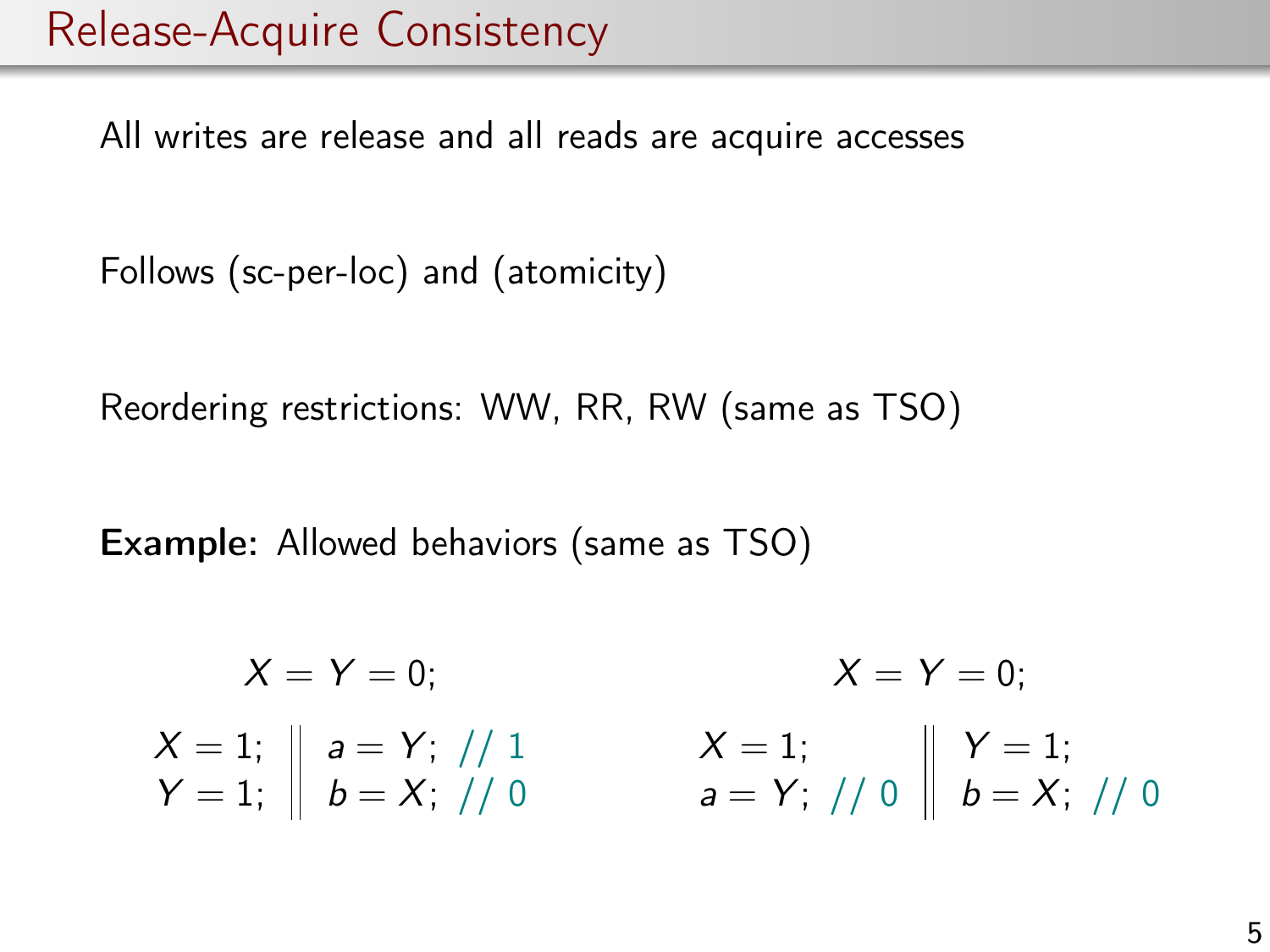Reordering restrictions: WW, RR, RW (same as TSO)

Allows non-multicopy atomicity unlike TSO

Example:

$$
X = Y = 0;
$$
  

$$
X = 1; \parallel \begin{array}{c} a = X; \\ b = Y; \end{array} \parallel \begin{array}{c} c = Y; \\ d = X; \end{array} \parallel Y = 1;
$$

Outcome  $a = c = 1$ ,  $b = d = 0$  is allowed in RA but not in TSO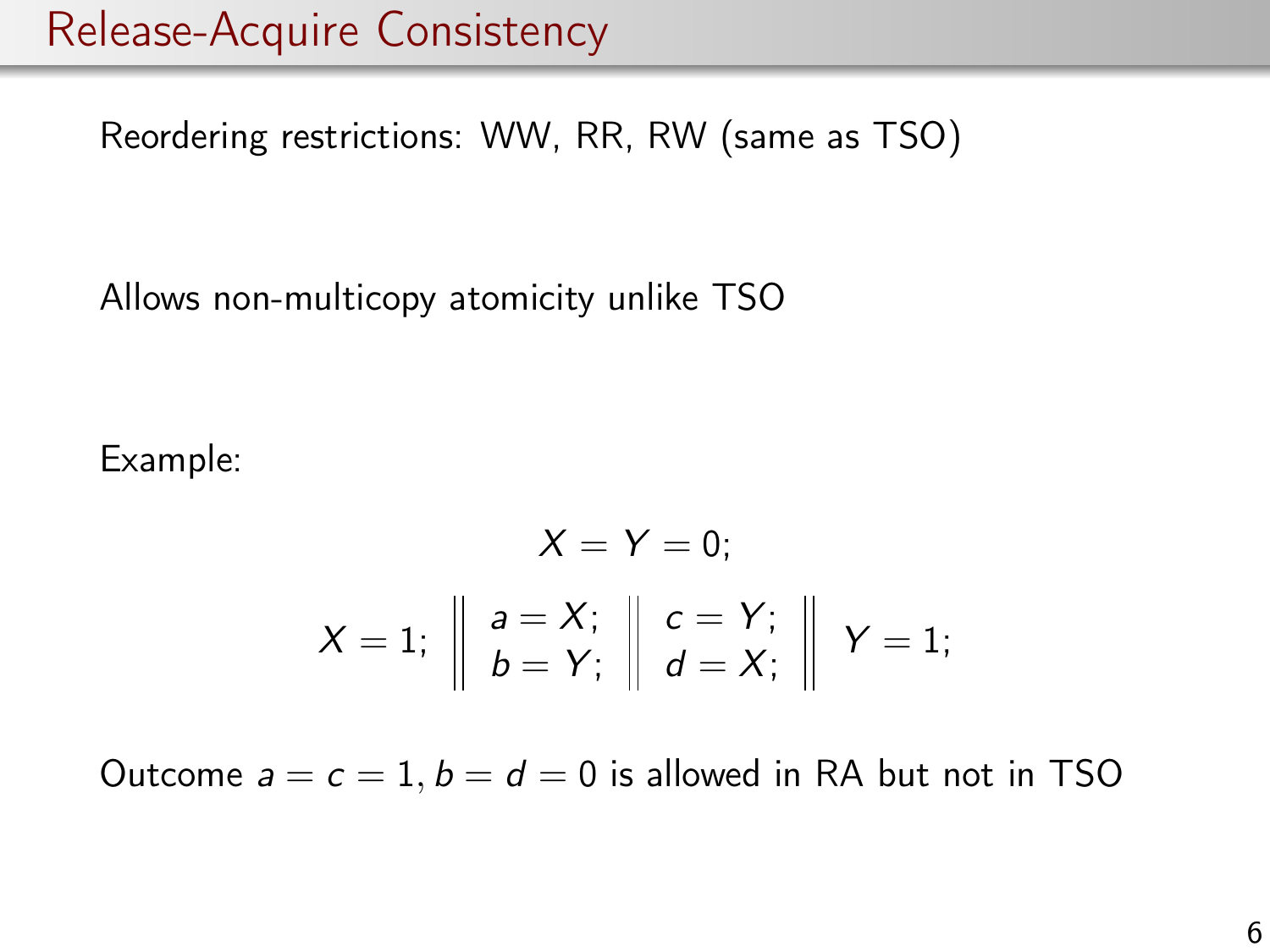#### Axioms

(poloc  $\cup$  rf  $\cup$  fr $\cup$  mo) is acyclic

$$
(sc\text{-}per\text{-}loc)
$$

 $\mathsf{rmw} \cap (\mathsf{fr}; \mathsf{mo}) = \emptyset$  (atomicity)

hb; eco<sup>?</sup> is irreflexive where (RA)  $\mathsf{hb} \triangleq (\mathsf{po} \cup \mathsf{rf})^+$  $\mathsf{eco} = (\mathsf{rf} \cup \mathsf{fr} \cup \mathsf{mo})^+$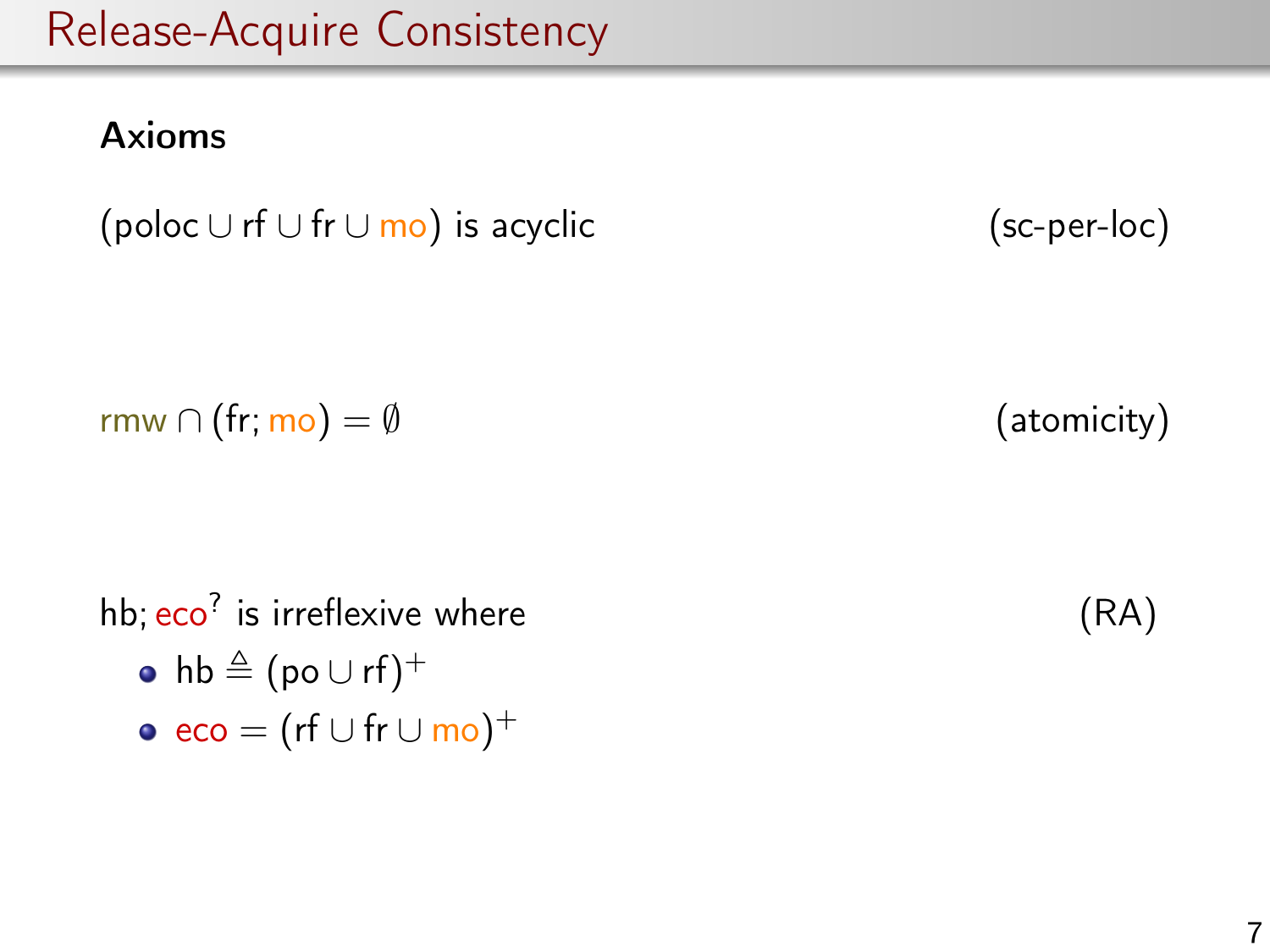## Mappings: RA to TSO

#### W  $\rightsquigarrow$  W, R  $\rightsquigarrow$  R, CAS  $\rightsquigarrow$  CAS, F  $\rightsquigarrow$  F

**Mapping Correctness:** Suppose a program  $P$  in RA is mapped to  $P'$  in TSO following the above mapping scheme. For each TSO-consistent execution of  $P'$  there exists an RA-consistent execution of P having same behavior.

• Behavior: Final values in the shared memory locations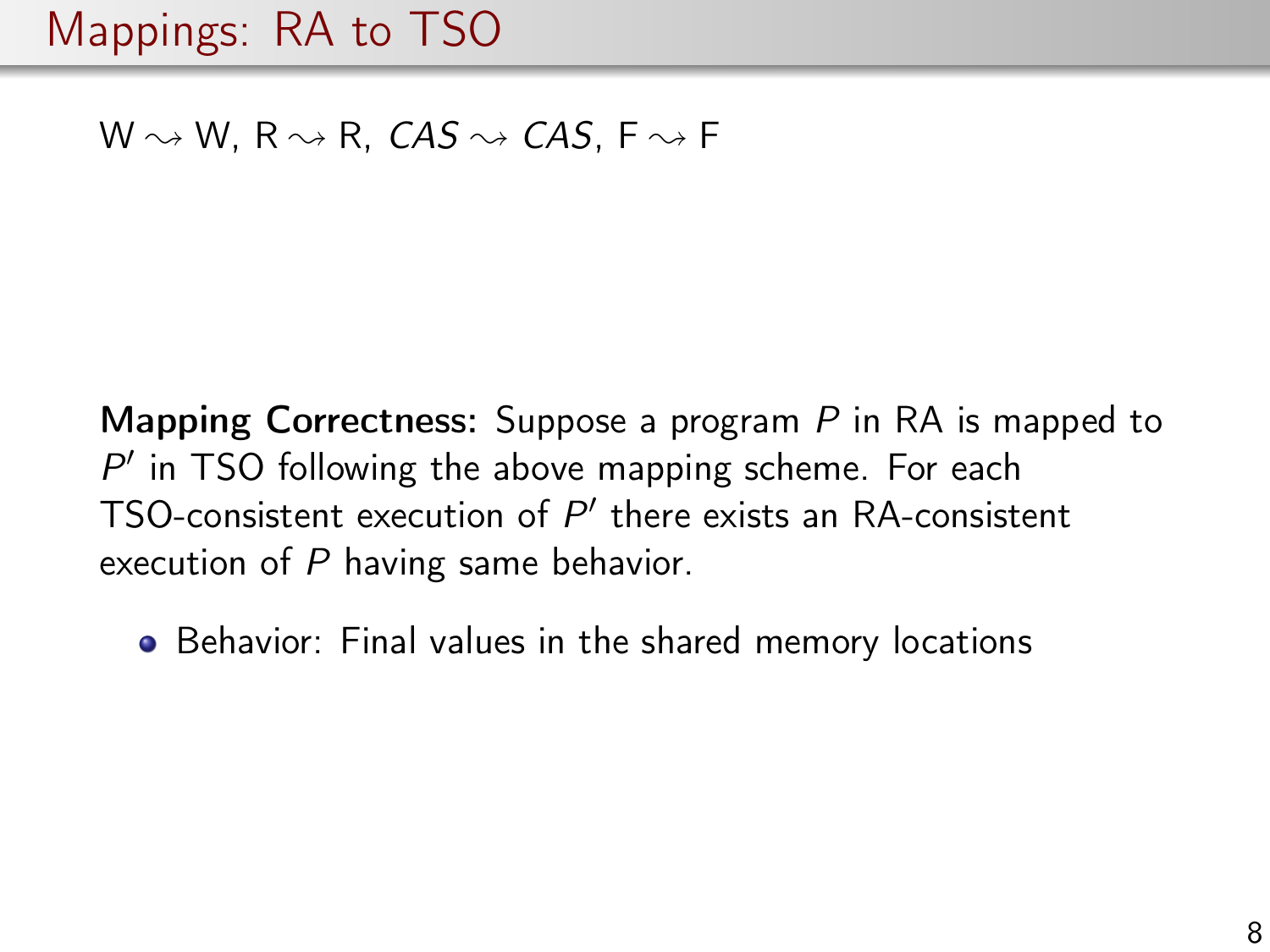# C/C++ Concurrency

Non-atomic accesses

Relaxed accesses

Acquire, release accesses and fences

SC accesses and SC fence

Formal model is known as C11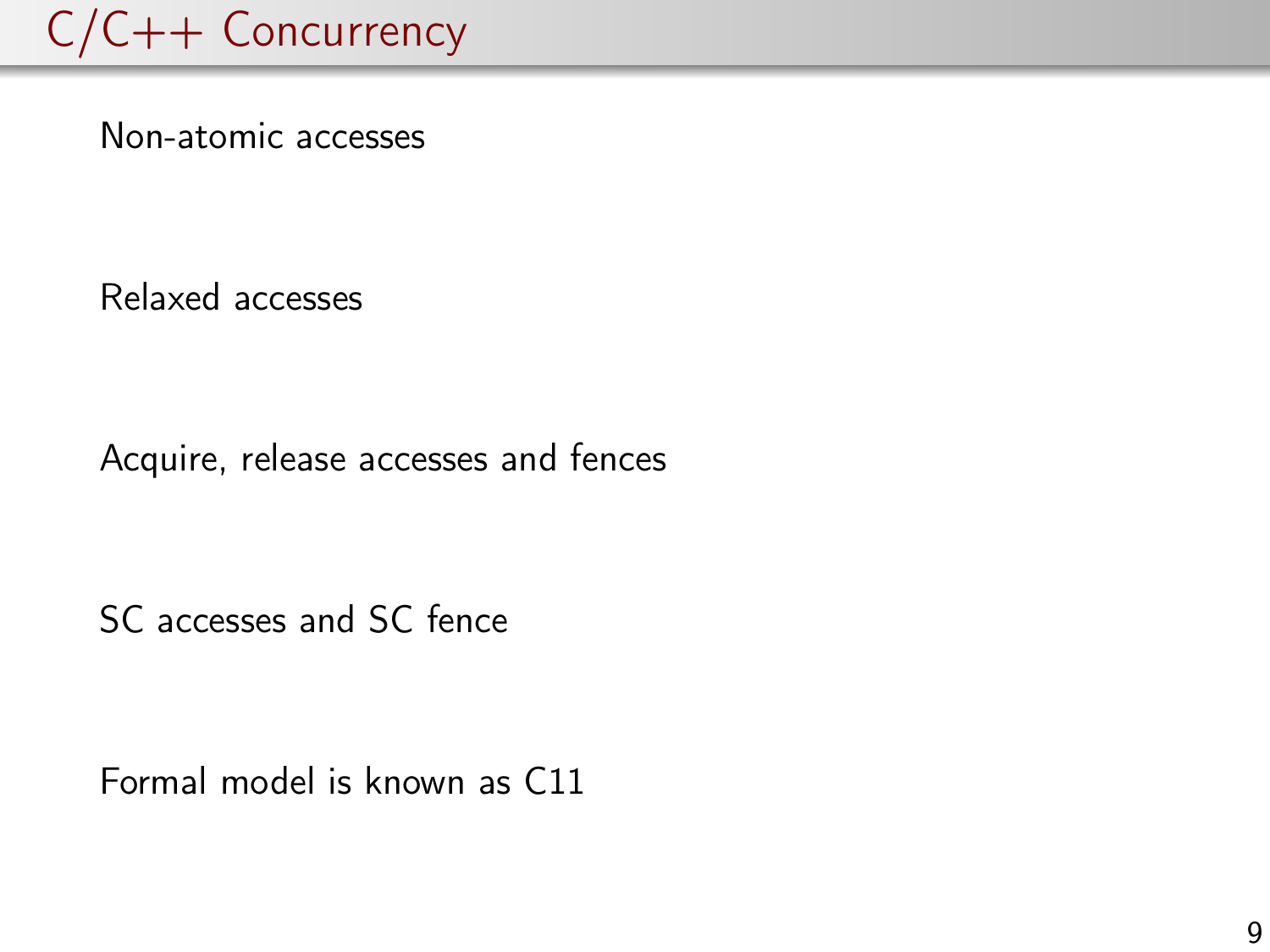### **Relations**

Synchronization relation is established by

- Release acquire accesses
- Relaxed accesses and fences

Happens-before:  $hb = (po \cup sw)^+$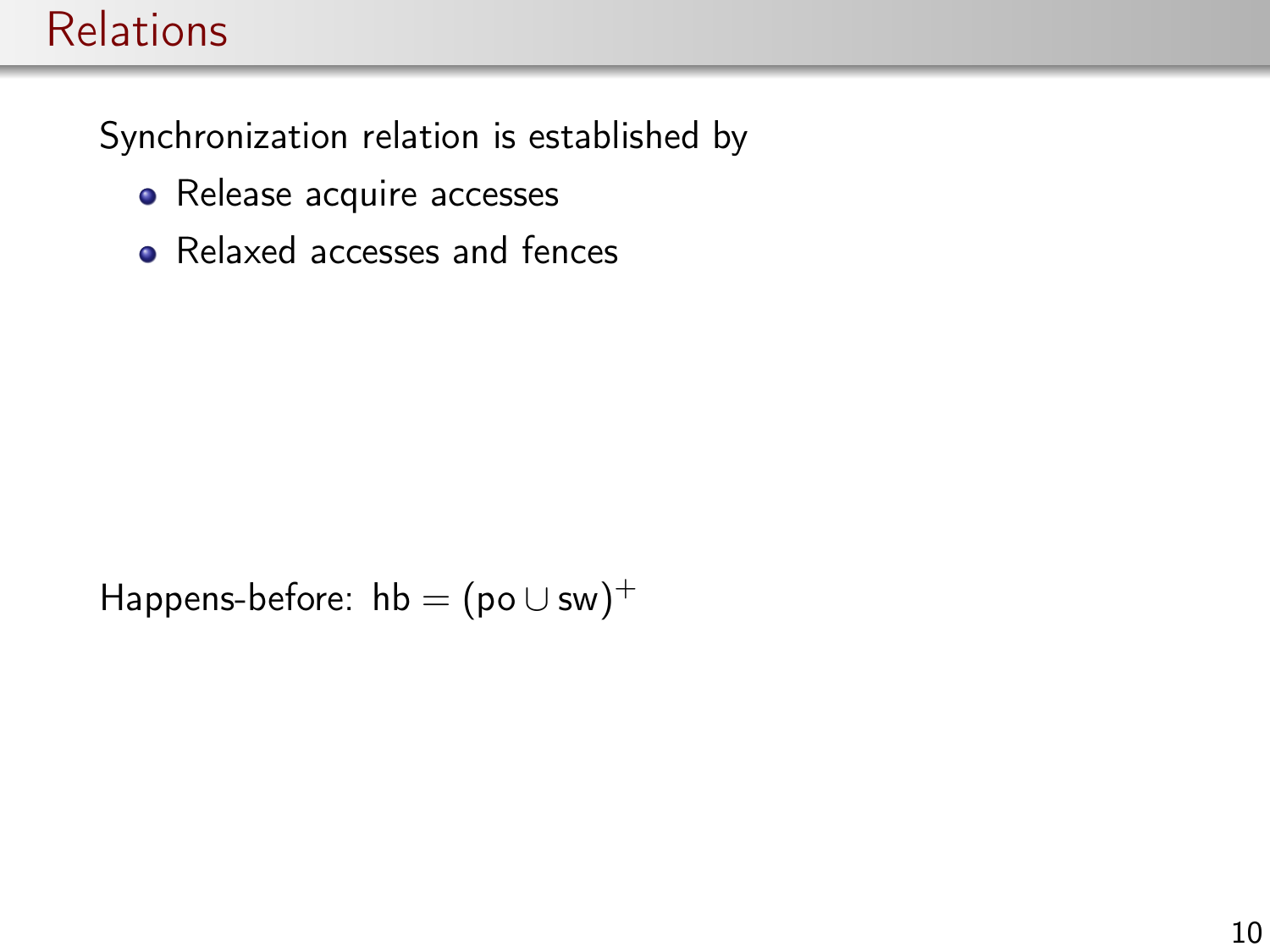### Data Race

a and b is a data race (on non-atomics) when

- a and b are concurrent (not related by hb)
- Access same memory location
- $\bullet$  Atleast one of a or b is non-atomics

A consistent execution with data race on non-atomic  $\implies$  the behavior of the program is undefined

$$
X = 0
$$
  

$$
X_{na} = 1; \parallel a = X_{acq};
$$

 $a > 1$  is possible in  $C/C++$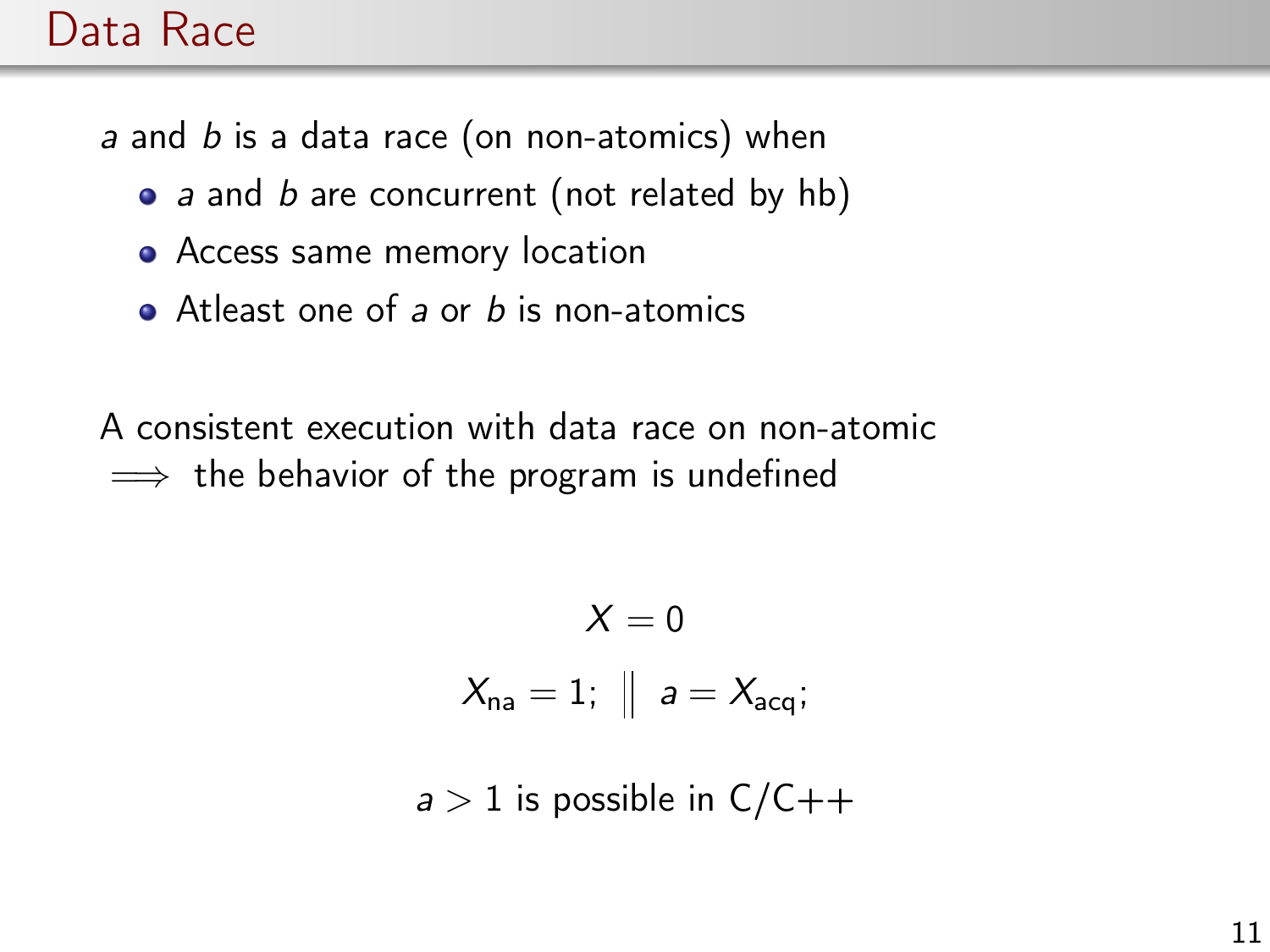OOTA: out-of-thin-air behavior

$$
X = Y = 0
$$
  
\n $a = X;$   
\n $\text{if } (a == 1) \quad \text{if } (b == 1) \quad \text{if } (b == 1) \quad \text{if } (b == 1) \quad \text{if } (b == 1) \quad \text{if } (b == 1) \quad \text{if } (b == 1) \quad \text{if } (b == 1) \quad \text{if } (b == 1) \quad \text{if } (b == 1) \quad \text{if } (b == 1) \quad \text{if } (b == 1) \quad \text{if } (b == 1) \quad \text{if } (b == 1) \quad \text{if } (b == 1) \quad \text{if } (b == 1) \quad \text{if } (b == 1) \quad \text{if } (b == 1) \quad \text{if } (b == 1) \quad \text{if } (b == 1) \quad \text{if } (b == 1) \quad \text{if } (b == 1) \quad \text{if } (b == 1) \quad \text{if } (b == 1) \quad \text{if } (b == 1) \quad \text{if } (b == 1) \quad \text{if } (b == 1) \quad \text{if } (b == 1) \quad \text{if } (b == 1) \quad \text{if } (b == 1) \quad \text{if } (b == 1) \quad \text{if } (b == 1) \quad \text{if } (b == 1) \quad \text{if } (b == 1) \quad \text{if } (b == 1) \quad \text{if } (b == 1) \quad \text{if } (b == 1) \quad \text{if } (b == 1) \quad \text{if } (b == 1) \quad \text{if } (b == 1) \quad \text{if } (b == 1) \quad \text{if } (b == 1) \quad \text{if } (b == 1) \quad \text{if } (b == 1) \quad \text{if } (b == 1) \quad \text{if } (b == 1) \quad \text{if } (b == 1) \quad \text{if } (b == 1) \quad \text{if } (b == 1) \quad \text{if } (b == 1) \quad \text{if } (b == 1) \quad \text{if } (b == 1) \quad \text{if } (b == 1) \quad \text{if } (b == 1) \quad \text{if } (b == 1) \quad \text{if } (b == 1) \quad \text{if } ($ 

 $\overline{\phantom{a}}$ 

Undesirable: C11 allows  $a = b = 1$  in both programs

Desirable: Allow  $a = b = 1$  in (LB), but forbid in (LBDep)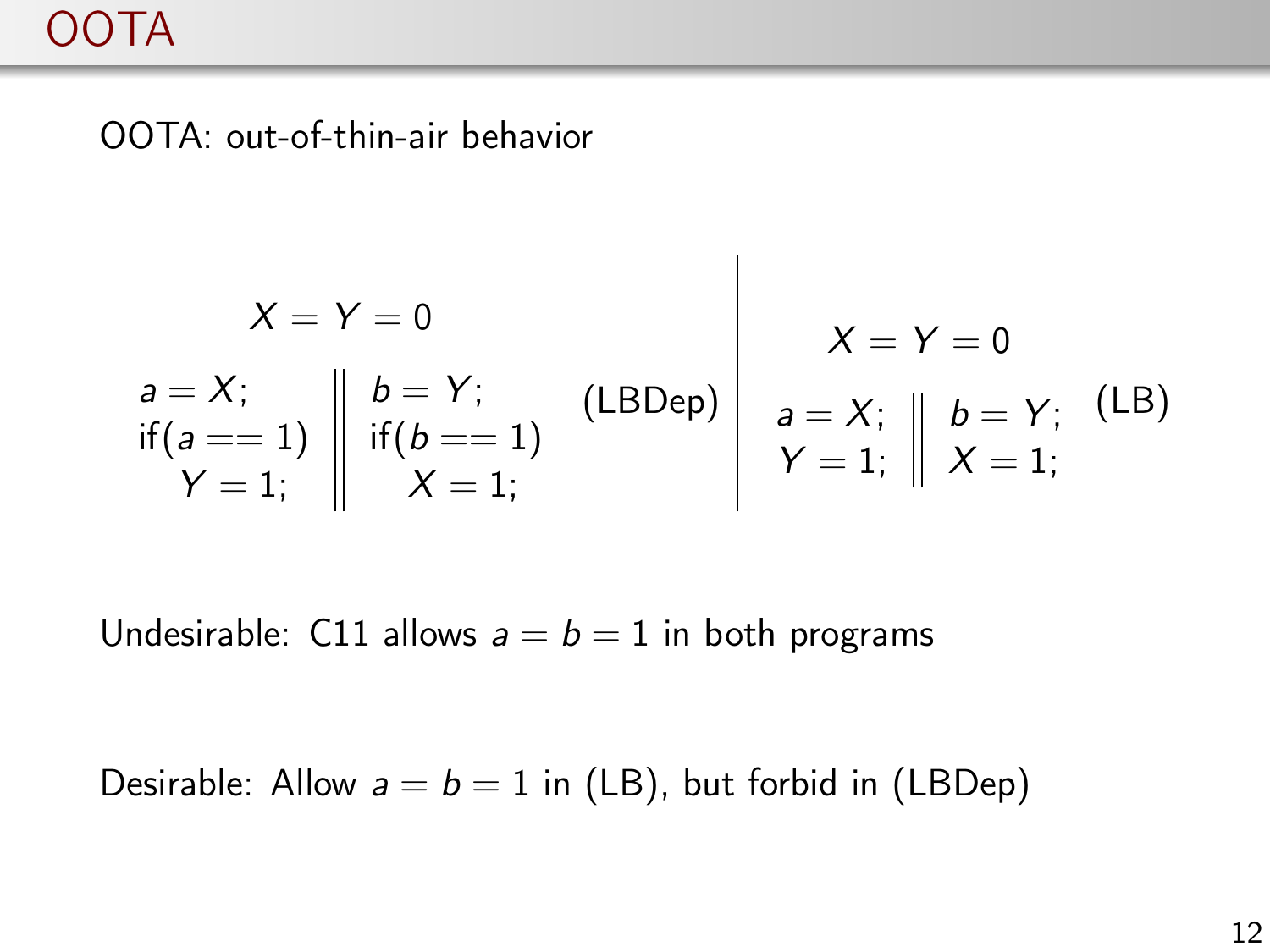Examples: x86, ARMv8, ARMv7, Power

Dependency orders accesses (unlike C11)

(LB) and (LBDep) programs

Fences are different

Data race has no undefined behavior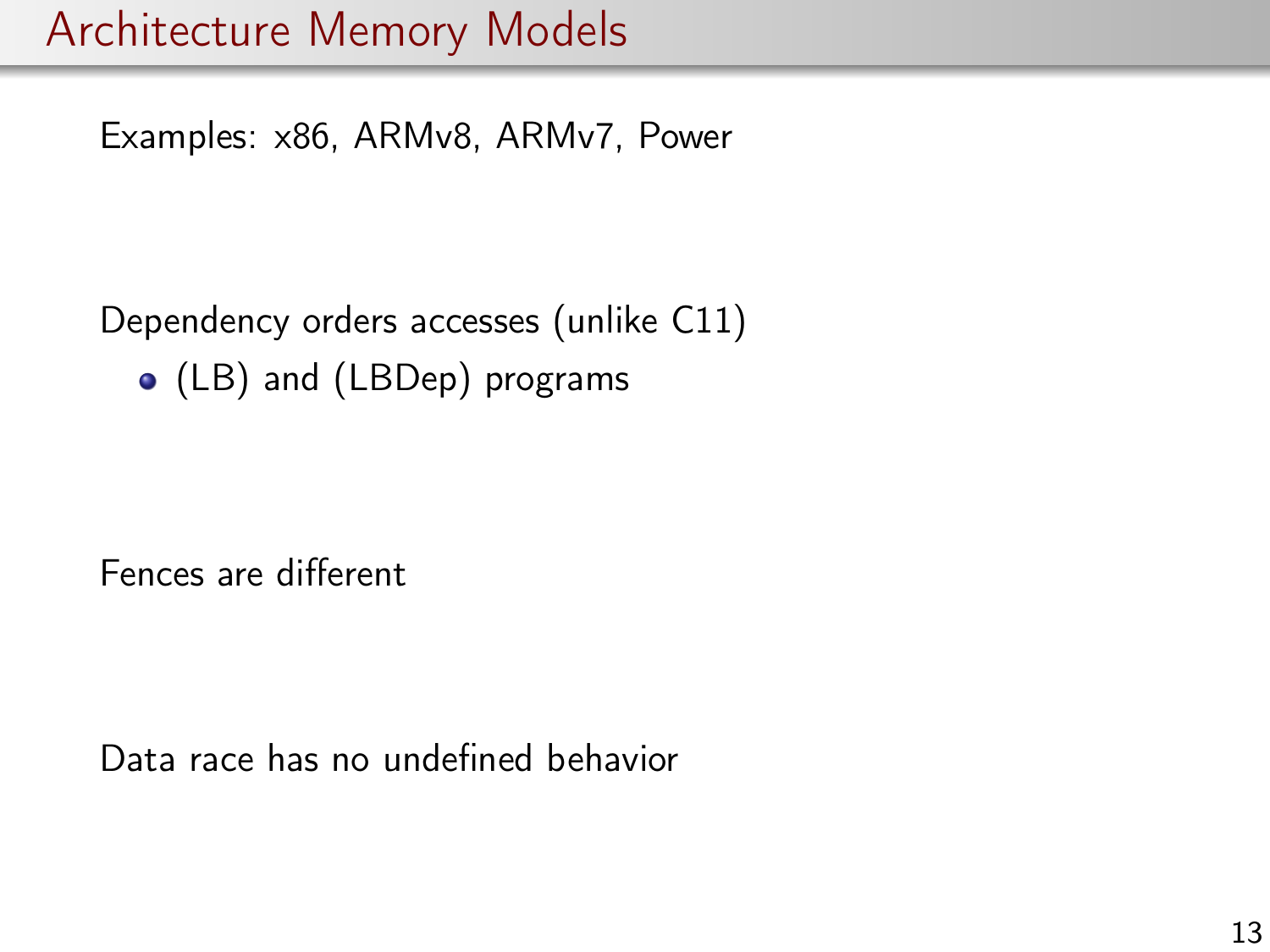Why different memory models?

Role of compilers

Considerations for a new memory model

Analysis tools